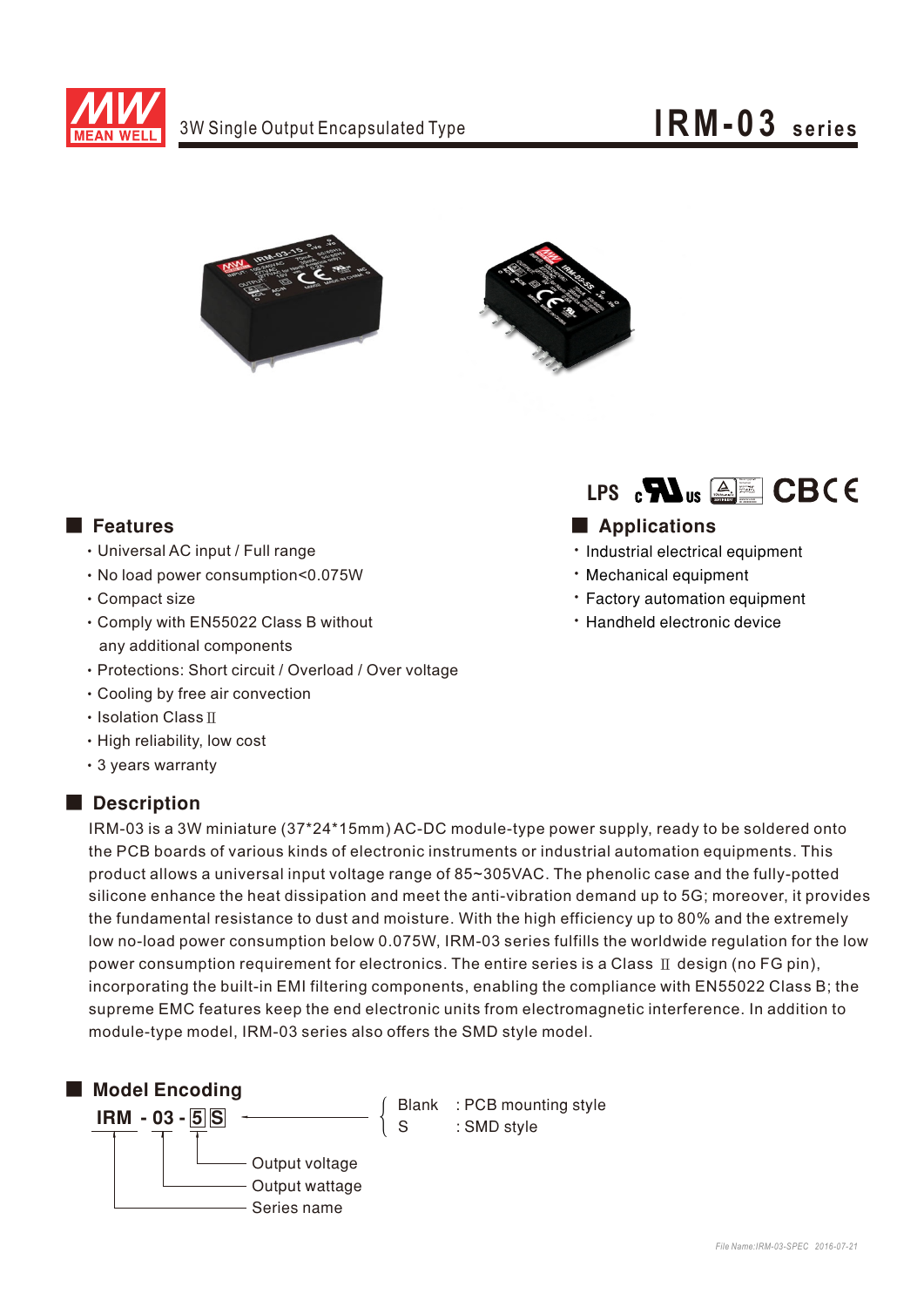

#### **SPECIFICATION**

| <b>MODEL</b>                      |                                                                                                                                                                                                                                                                                                                                                   | IRM-03-3.3                                                                                          | <b>IRM-03-5</b> | <b>IRM-03-9</b> | IRM-03-12          | IRM-03-15          | <b>IRM-03-24</b>  |
|-----------------------------------|---------------------------------------------------------------------------------------------------------------------------------------------------------------------------------------------------------------------------------------------------------------------------------------------------------------------------------------------------|-----------------------------------------------------------------------------------------------------|-----------------|-----------------|--------------------|--------------------|-------------------|
| <b>OUTPUT</b>                     | <b>DC VOLTAGE</b>                                                                                                                                                                                                                                                                                                                                 | 3.3V                                                                                                | 5V              | 9V              | 12V                | 15V                | 24 <sub>V</sub>   |
|                                   | <b>RATED CURRENT</b>                                                                                                                                                                                                                                                                                                                              | 900mA                                                                                               | 600mA           | 333mA           | 250 <sub>m</sub> A | 200 <sub>m</sub> A | 125mA             |
|                                   | <b>CURRENT RANGE</b>                                                                                                                                                                                                                                                                                                                              | $0 - 900mA$                                                                                         | $0 - 600$ mA    | $0 - 333$ mA    | $0 - 250$ mA       | $0 - 200$ mA       | $0 - 125mA$       |
|                                   | <b>RATED POWER</b>                                                                                                                                                                                                                                                                                                                                | 3W                                                                                                  | 3W              | 3W              | 3W                 | 3W                 | 3W                |
|                                   | RIPPLE & NOISE (max.) Note.2 100mVp-p                                                                                                                                                                                                                                                                                                             |                                                                                                     | 100mVp-p        | 100mVp-p        | 150mVp-p           | 200mVp-p           | 240mVp-p          |
|                                   | <b>VOLTAGE TOLERANCE Note.3</b> $\pm 2.5\%$                                                                                                                                                                                                                                                                                                       |                                                                                                     | ±2.5%           | ±2.5%           | ±2.5%              | ±2.5%              | ±2.5%             |
|                                   | <b>LINE REGULATION</b>                                                                                                                                                                                                                                                                                                                            | ±0.5%                                                                                               | ±0.5%           | ±0.5%           | ±0.5%              | ±0.5%              | $\pm 0.5\%$       |
|                                   | <b>LOAD REGULATION</b>                                                                                                                                                                                                                                                                                                                            | ±1.0%                                                                                               | ±0.5%           | ±0.5%           | ±0.5%              | ±0.5%              | $\pm 0.5\%$       |
|                                   | <b>SETUP, RISE TIME</b>                                                                                                                                                                                                                                                                                                                           | 600ms, 30ms/230VAC<br>600ms, 30ms/115VAC at full load                                               |                 |                 |                    |                    |                   |
|                                   | HOLD UP TIME (Typ.)                                                                                                                                                                                                                                                                                                                               | 40ms/230VAC<br>8ms/115VAC at full load                                                              |                 |                 |                    |                    |                   |
| <b>INPUT</b>                      | <b>VOLTAGE RANGE</b>                                                                                                                                                                                                                                                                                                                              | 85~305VAC 120~430VDC                                                                                |                 |                 |                    |                    |                   |
|                                   | <b>FREQUENCY RANGE</b>                                                                                                                                                                                                                                                                                                                            | $47 - 63$ Hz                                                                                        |                 |                 |                    |                    |                   |
|                                   | <b>EFFICIENCY (Typ.)</b>                                                                                                                                                                                                                                                                                                                          | 68%                                                                                                 | 72%             | 77%             | 78%                | 78%                | 80%               |
|                                   | <b>AC CURRENT (Typ.)</b>                                                                                                                                                                                                                                                                                                                          | 70mA/115VAC<br>40mA/230VAC<br>35mA/277VAC                                                           |                 |                 |                    |                    |                   |
|                                   | <b>INRUSH CURRENT (Typ.)</b>                                                                                                                                                                                                                                                                                                                      | 10A/115VAC<br>20A/230VAC                                                                            |                 |                 |                    |                    |                   |
|                                   | <b>LEAKAGE CURRENT</b>                                                                                                                                                                                                                                                                                                                            | $< 0.25$ mA/277VAC                                                                                  |                 |                 |                    |                    |                   |
| <b>PROTECTION</b>                 | <b>OVERLOAD</b>                                                                                                                                                                                                                                                                                                                                   | 105%~260% rated output power                                                                        |                 |                 |                    |                    |                   |
|                                   |                                                                                                                                                                                                                                                                                                                                                   | Protection type : Hiccup mode, recovers automatically after fault condition is removed              |                 |                 |                    |                    |                   |
|                                   | <b>OVER VOLTAGE</b>                                                                                                                                                                                                                                                                                                                               | $3.8 - 4.9V$                                                                                        | $5.2 - 6.8V$    | $10.3 - 12.2V$  | $12.6 - 16.2V$     | $15.75 - 20.3V$    | $25.2 \sim 32.4V$ |
|                                   |                                                                                                                                                                                                                                                                                                                                                   | Protection type : Shut off o/p voltage, clamping by zener diode                                     |                 |                 |                    |                    |                   |
|                                   | <b>WORKING TEMP.</b>                                                                                                                                                                                                                                                                                                                              | $-30 \sim +85^{\circ}$ C (Refer to "Derating Curve")                                                |                 |                 |                    |                    |                   |
|                                   | <b>WORKING HUMIDITY</b>                                                                                                                                                                                                                                                                                                                           | $20 \sim 90\%$ RH non-condensing                                                                    |                 |                 |                    |                    |                   |
|                                   | ENVIRONMENT STORAGE TEMP., HUMIDITY                                                                                                                                                                                                                                                                                                               | $-40 \sim +100^{\circ}$ C, 10 ~ 95% RH                                                              |                 |                 |                    |                    |                   |
|                                   | <b>TEMP. COEFFICIENT</b>                                                                                                                                                                                                                                                                                                                          | $\pm$ 0.03%/°C (0~50°C)                                                                             |                 |                 |                    |                    |                   |
|                                   | VIBRATION                                                                                                                                                                                                                                                                                                                                         | 10 ~ 500Hz, 5G 10min./1cycle, period for 60min. each along X, Y, Z axes                             |                 |                 |                    |                    |                   |
| <b>SAFETY &amp;</b><br><b>EMC</b> | <b>SAFETY STANDARDS</b>                                                                                                                                                                                                                                                                                                                           | UL60950-1, TUV EN60950-1 approved, Optional IEC60601-1, EN60335-1, EN61558-1/-2-16                  |                 |                 |                    |                    |                   |
|                                   | <b>WITHSTAND VOLTAGE</b>                                                                                                                                                                                                                                                                                                                          | I/P-O/P:3KVAC                                                                                       |                 |                 |                    |                    |                   |
|                                   | <b>ISOLATION RESISTANCE</b>                                                                                                                                                                                                                                                                                                                       | I/P-O/P:100M Ohms / 500VDC / 25°C/70% RH                                                            |                 |                 |                    |                    |                   |
|                                   | <b>EMC EMISSION</b>                                                                                                                                                                                                                                                                                                                               | Compliance to EN55022 (CISPR22) Class B, EN61000-3-2,-3                                             |                 |                 |                    |                    |                   |
|                                   | <b>EMC IMMUNITY</b>                                                                                                                                                                                                                                                                                                                               | Compliance to EN61000-4-2,3,4,5,6,8,11, EN55024, heavy industry level (surge L-N : 1KV), criteria A |                 |                 |                    |                    |                   |
| <b>OTHERS</b>                     | <b>MTBF</b>                                                                                                                                                                                                                                                                                                                                       | MIL-HDBK-217F $(25^{\circ}C)$<br>2137.6Khrs min.                                                    |                 |                 |                    |                    |                   |
|                                   | <b>DIMENSION</b>                                                                                                                                                                                                                                                                                                                                  | PCB mounting style: 37*24*15mm (L*W*H)<br>SMD style: 37*24*16mm (L*W*H)                             |                 |                 |                    |                    |                   |
|                                   | <b>PACKING</b>                                                                                                                                                                                                                                                                                                                                    | PCB mounting style: 0.02Kg;560pcs/12.8Kg/0.96CUFT<br>SMD style :0.02Kg;560pcs/12.8Kg/0.96CUFT       |                 |                 |                    |                    |                   |
| <b>NOTE</b>                       | 1. All parameters NOT specially mentioned are measured at 230VAC input, rated load and 25°C of ambient temperature.<br>2. Ripple & noise are measured at 20MHz of bandwidth by using a 12" twisted pair-wire terminated with a 0.1uf & 47uf parallel capacitor.<br>3. Tolerance : includes set up tolerance, line regulation and load regulation. |                                                                                                     |                 |                 |                    |                    |                   |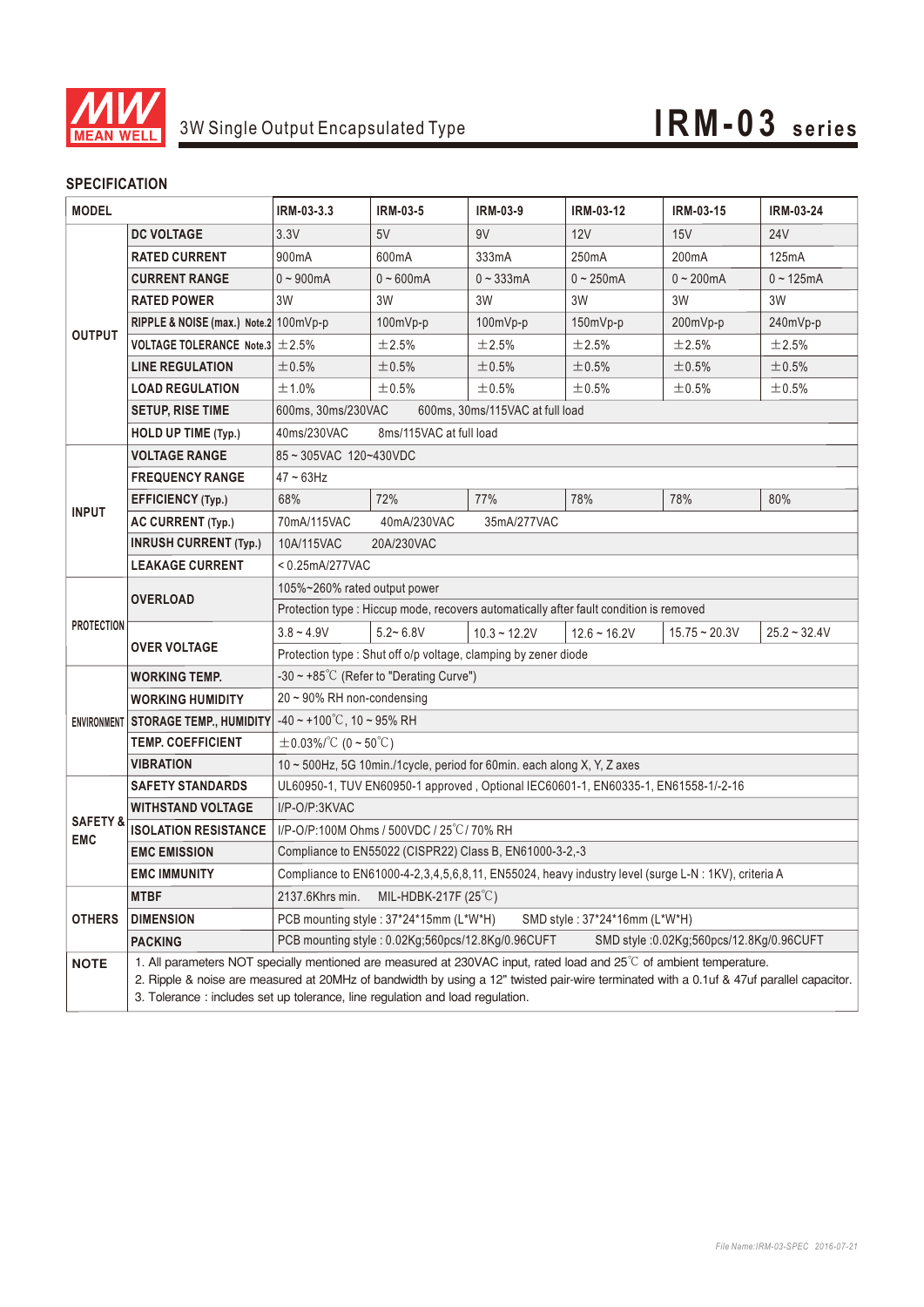

## 3W Single Output Encapsulated Type **IRM-03** series